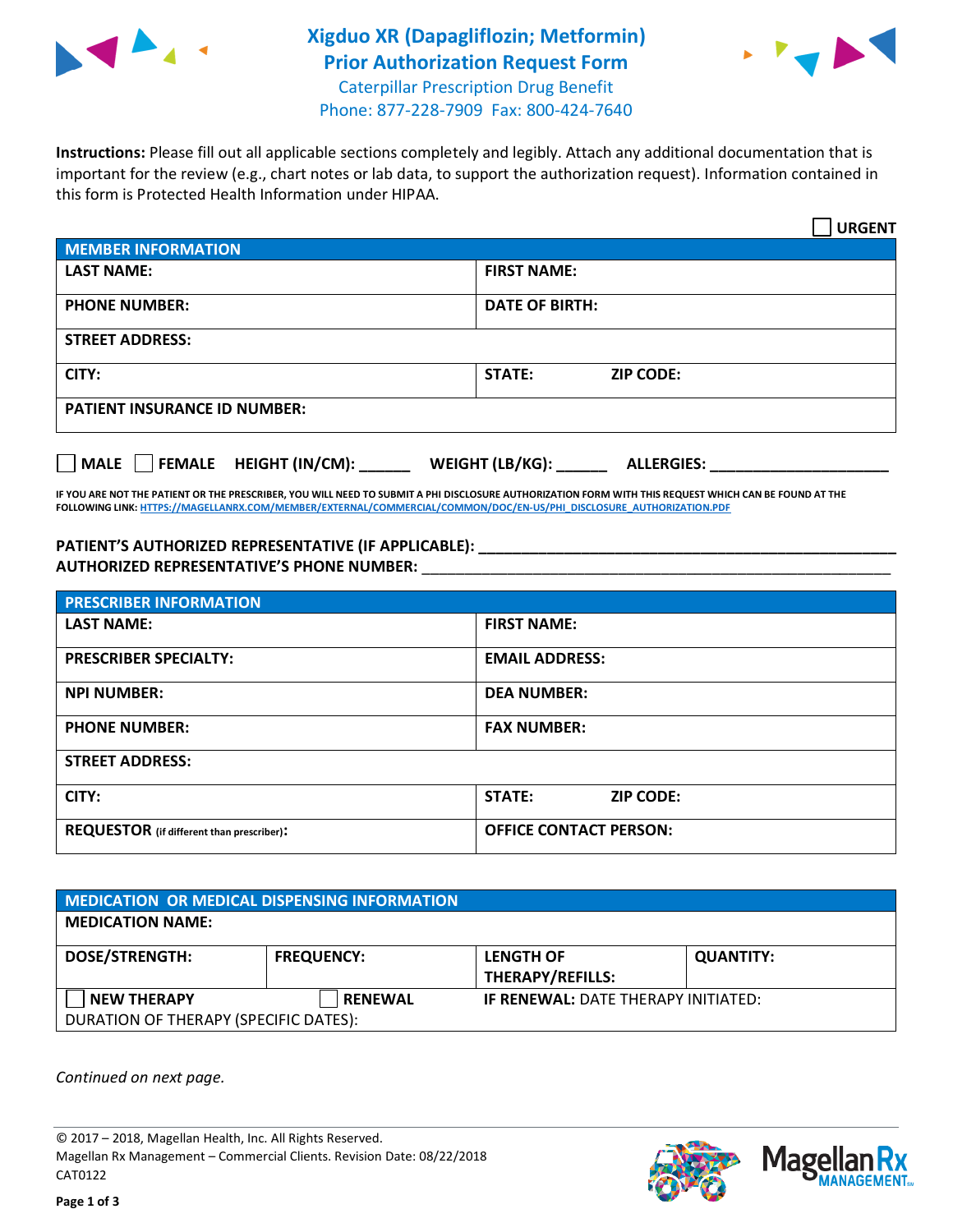



| <b>MEMBER'S LAST NAME:</b> NAME:                                                                                                                                                                                                                                                                                                                                                                                                                                                                                                                                                                                                                                                                                                                                                                                                                                                                          | MEMBER'S FIRST NAME:                                                                                                                                                                                                                                                                                                         |                                           |  |  |
|-----------------------------------------------------------------------------------------------------------------------------------------------------------------------------------------------------------------------------------------------------------------------------------------------------------------------------------------------------------------------------------------------------------------------------------------------------------------------------------------------------------------------------------------------------------------------------------------------------------------------------------------------------------------------------------------------------------------------------------------------------------------------------------------------------------------------------------------------------------------------------------------------------------|------------------------------------------------------------------------------------------------------------------------------------------------------------------------------------------------------------------------------------------------------------------------------------------------------------------------------|-------------------------------------------|--|--|
|                                                                                                                                                                                                                                                                                                                                                                                                                                                                                                                                                                                                                                                                                                                                                                                                                                                                                                           | 1. HAS THE PATIENT TRIED ANY OTHER MEDICATIONS FOR THIS CONDITION?                                                                                                                                                                                                                                                           | YES (if yes, complete below)<br><b>NO</b> |  |  |
| <b>MEDICATION/THERAPY (SPECIFY</b>                                                                                                                                                                                                                                                                                                                                                                                                                                                                                                                                                                                                                                                                                                                                                                                                                                                                        | <b>DURATION OF THERAPY (SPECIFY</b>                                                                                                                                                                                                                                                                                          | <b>RESPONSE/REASON FOR</b>                |  |  |
| DRUG NAME AND DOSAGE):                                                                                                                                                                                                                                                                                                                                                                                                                                                                                                                                                                                                                                                                                                                                                                                                                                                                                    | DATES):                                                                                                                                                                                                                                                                                                                      | <b>FAILURE/ALLERGY:</b>                   |  |  |
|                                                                                                                                                                                                                                                                                                                                                                                                                                                                                                                                                                                                                                                                                                                                                                                                                                                                                                           |                                                                                                                                                                                                                                                                                                                              |                                           |  |  |
|                                                                                                                                                                                                                                                                                                                                                                                                                                                                                                                                                                                                                                                                                                                                                                                                                                                                                                           |                                                                                                                                                                                                                                                                                                                              |                                           |  |  |
|                                                                                                                                                                                                                                                                                                                                                                                                                                                                                                                                                                                                                                                                                                                                                                                                                                                                                                           |                                                                                                                                                                                                                                                                                                                              |                                           |  |  |
| <b>2. LIST DIAGNOSES:</b>                                                                                                                                                                                                                                                                                                                                                                                                                                                                                                                                                                                                                                                                                                                                                                                                                                                                                 |                                                                                                                                                                                                                                                                                                                              | ICD-10:                                   |  |  |
| $\Box$ Type II diabetes<br>□ Other Diagnosis__________________ICD-10 Code(s):______________                                                                                                                                                                                                                                                                                                                                                                                                                                                                                                                                                                                                                                                                                                                                                                                                               |                                                                                                                                                                                                                                                                                                                              |                                           |  |  |
|                                                                                                                                                                                                                                                                                                                                                                                                                                                                                                                                                                                                                                                                                                                                                                                                                                                                                                           |                                                                                                                                                                                                                                                                                                                              |                                           |  |  |
|                                                                                                                                                                                                                                                                                                                                                                                                                                                                                                                                                                                                                                                                                                                                                                                                                                                                                                           | 3. REQUIRED CLINICAL INFORMATION: PLEASE PROVIDE ALL RELEVANT CLINICAL INFORMATION TO SUPPORT A                                                                                                                                                                                                                              |                                           |  |  |
| PRIOR AUTHORIZATION.                                                                                                                                                                                                                                                                                                                                                                                                                                                                                                                                                                                                                                                                                                                                                                                                                                                                                      |                                                                                                                                                                                                                                                                                                                              |                                           |  |  |
| <b>Clinical information:</b>                                                                                                                                                                                                                                                                                                                                                                                                                                                                                                                                                                                                                                                                                                                                                                                                                                                                              |                                                                                                                                                                                                                                                                                                                              |                                           |  |  |
|                                                                                                                                                                                                                                                                                                                                                                                                                                                                                                                                                                                                                                                                                                                                                                                                                                                                                                           | Is the patient's estimated glomerular filtration rate (GFR) below 60 mL/min/1.73 m2? $\Box$ Yes $\Box$ No                                                                                                                                                                                                                    |                                           |  |  |
| Please provide documentation.                                                                                                                                                                                                                                                                                                                                                                                                                                                                                                                                                                                                                                                                                                                                                                                                                                                                             |                                                                                                                                                                                                                                                                                                                              |                                           |  |  |
|                                                                                                                                                                                                                                                                                                                                                                                                                                                                                                                                                                                                                                                                                                                                                                                                                                                                                                           |                                                                                                                                                                                                                                                                                                                              |                                           |  |  |
| Is the patient on dialysis? $\Box$ Yes $\Box$ No                                                                                                                                                                                                                                                                                                                                                                                                                                                                                                                                                                                                                                                                                                                                                                                                                                                          |                                                                                                                                                                                                                                                                                                                              |                                           |  |  |
| Was the patient's hemoglobin A1C (HbA1c) 7.0% or greater prior to therapy (HbA1c must be taken within the past 6<br>months if the patient has not been on this treatment previously) $\Box$ Yes $\Box$ No<br>Please provide documentation.<br>Has the patient tried and failed metformin PLUS at least ONE of the following: A sulfonylurea (e.g., glimepiride,<br>glyburide or glipizide), and/or a thiazolidinedione (TZD) [e.g., Actos (pioglitazone) or Avandia (rosiglitazone)], or<br>insulin? $\Box$ Yes $\Box$ No<br>Please provide documentation.<br>Is the patient currently taking at least one of the following anti-hyperglycemic agents, such as metformin,<br>pioglitazone, insulin, glimepiride, glyburide, or glipizide? □ Yes □ No<br>Please provide documentation.<br>Are there any other comments, diagnoses, symptoms, medications tried or failed, and/or any other information the |                                                                                                                                                                                                                                                                                                                              |                                           |  |  |
| physician feels is important to this review?                                                                                                                                                                                                                                                                                                                                                                                                                                                                                                                                                                                                                                                                                                                                                                                                                                                              |                                                                                                                                                                                                                                                                                                                              |                                           |  |  |
| information is received.                                                                                                                                                                                                                                                                                                                                                                                                                                                                                                                                                                                                                                                                                                                                                                                                                                                                                  | Please note: Not all drugs/diagnosis are covered on all plans. This request may be denied unless all required                                                                                                                                                                                                                |                                           |  |  |
|                                                                                                                                                                                                                                                                                                                                                                                                                                                                                                                                                                                                                                                                                                                                                                                                                                                                                                           | ATTESTATION: I attest the information provided is true and accurate to the best of my knowledge. I understand that<br>the Health Plan, insurer, Medical Group or its designees may perform a routine audit and request the medical<br>information necessary to verify the accuracy of the information reported on this form. |                                           |  |  |
| Prescriber Signature or Electronic I.D. Verification:                                                                                                                                                                                                                                                                                                                                                                                                                                                                                                                                                                                                                                                                                                                                                                                                                                                     |                                                                                                                                                                                                                                                                                                                              | Date:                                     |  |  |
| © 2017 - 2018, Magellan Health, Inc. All Rights Reserved.<br>Magellan Rx Management - Commercial Clients. Revision Date: 08/22/2018<br>CAT0122                                                                                                                                                                                                                                                                                                                                                                                                                                                                                                                                                                                                                                                                                                                                                            |                                                                                                                                                                                                                                                                                                                              | <b>Mage</b>                               |  |  |